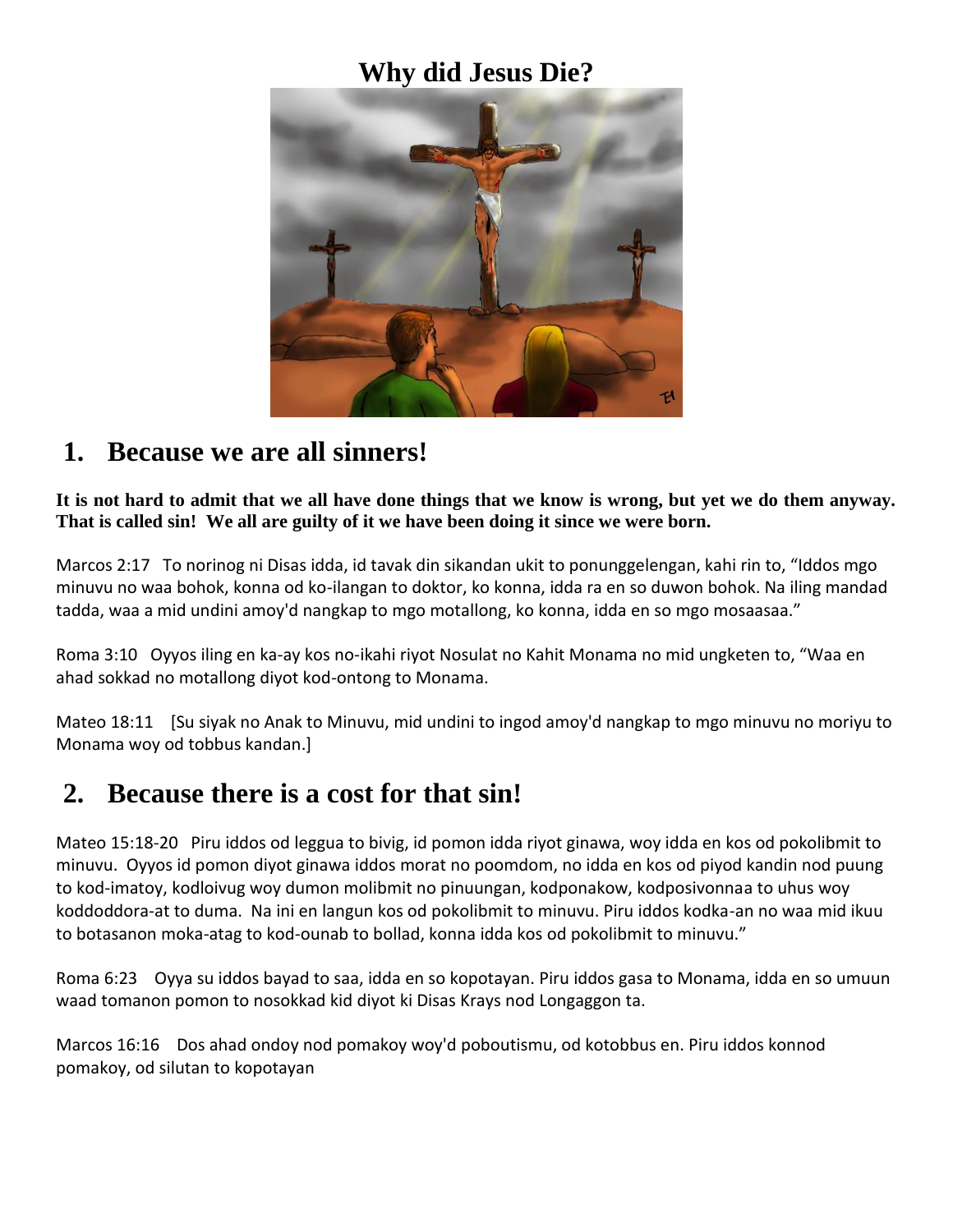

**There is a cost for that sin!**

## **3. Because Jesus died and paid for our sins on the cross!**

Mateo 1:21 Od anak sikandin to mama, woy ngoraniyu sikandin ki Disas[,\\*](http://ebible.org/study/content/texts/OBOWBT/MT1.html#note-3) oyya su sikandin kos od tobbus to mgo minuvu rin pomon diyot saa ran."

Roma 5:8 Piru iddos Monama, id pokita to dakkoon ginawa rin keta, su id patoy si Disas Krays atag keta to mgo mosaasaa ki pa.

Juan 3:16 Pomon to dakkoon ginawa to Monama to langun no minuvu ka-ay to ampow't ingod, id boggoy rin kos soosokkad no Anak din, amoy iddos ahad ondoy nod pomakoy kandin, konnod silutan to kopotayan, ko konna, od pokotanggap to umuun waad tomanon.

Mateo 18:11 [Su siyak no Anak to Minuvu, mid undini to ingod amoy'd nangkap to mgo minuvu no moriyu to Monama woy od tobbus kandan.]

## **4. Salvation is a free gift, not by good works. You must take God's word for it, and trust Jesus alone!**

Salvation is trusting and receiving Jesus Christ as your Savior. It's trusting in the fact that Jesus Christ died on the cross of Calvary to pay for your sins! It's realizing there is absolutely nothing whatsoever you can do to save yourself and *completely* trusting in Jesus Christ to save you! It's not any church that saves. It's not any baptism, not good works, not sacraments, not repenting, not praying through, not living a good life — **IT'S NOT ANYTHING YOU CAN DO!**

**Pinuungan** 4:12 Waa ossa nod pokotobbus keta, oyyos ka-ay to intirut ingod, waa ossa no id popiyod to Monama nod tobbus keta, ko konna, si Disas da en."

Efeso 2:8-9 Na pomon to waa toppong no kopiyannoy to Monama, notobbus ki ukit to kopomakoy ta. Konna ini pomon to keton pinuungan, ko konna, gasa to Monama keta. **9** Purisu waa en od pokopobporoong no od kotobbus sikandin ukit to moppiyon pinuungan.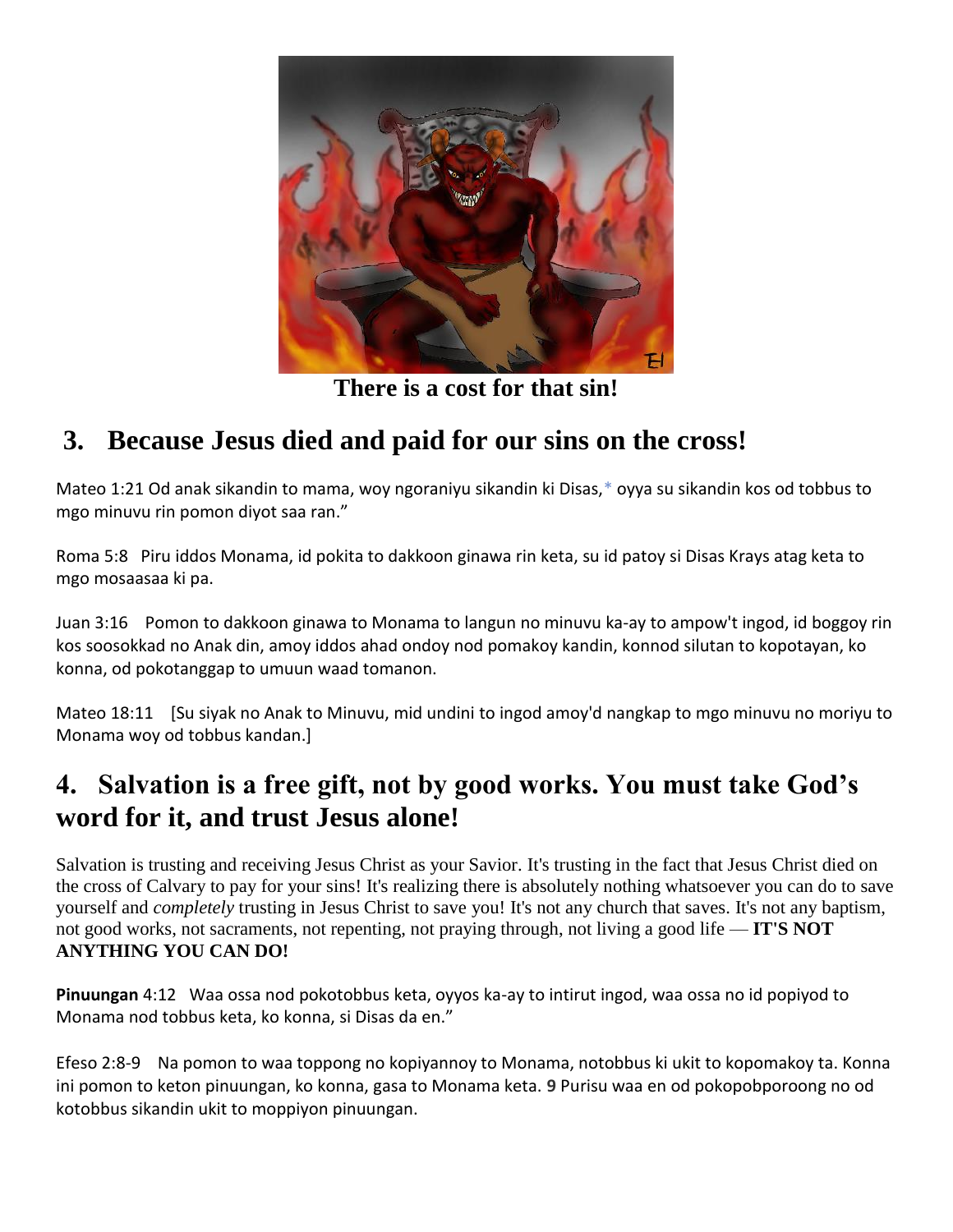Tito 3:5 Id tobbus ki nikandin, konna pomon to motallong no pinuungan ta, ko konna, pomon to eru rin. Id tobbus ki nikandin ukit to kodlinis to Uhis no Ispiritu amoy'd pokotanggap ki to lammin umuu woy amoy od kolammi kid.

# **5. We must put our faith and trust in Christ alone!**

Marcos 9:23 Kahin Disas to, "Mambot od ikahi ka no otid pokogaha a? Oyyos od kopuungan en kos langun otid pomakoy kos minuvu."

Marcos 1:15 Kahi rin to, "Ini ron en kos timpu no id ponudtuu to mgo propeta dangan, oyyos asow ron kos kodharit Monama. Sondit kow woy tanan kowd to mgo saa row, woy pomokaya row kos Moppiyon Dinoggan."

Marcos 10:15 Bonnaavonnaa nod ikohiyon ku koniyu, no iddos ahad ondoy no diid salig to Monama iling to kodsalig to anak, dii en od kolonug diyon to kodharit Monama."

Roma 10:9-10,13 no otik id ponudtuu row riyot duma no si Disas Krays kos od Longaggon, woy od pomakoy kow riyot ginawa row no id badnow sikandin to Monama, na od kotobbus kow en. **10** Su otid pomakoy ki to bonnaavonnaa, od komotallong ki riyot kod-ontong to Monama. Woy pomon to id ponudtuu ta riyot duma kos kopomakoy ta, od kotobbus ki. Su no-ikahi riyot Nosulat no Kahit Monama no, "Iddos langun nod nganoy tod Longaggon, od kotobbus en."



**Put your faith in Christ alone!**

*If you want to accept Jesus Christ as your Savior and receive forgiveness from God, here is prayer you can pray. Saying this prayer or any other prayer will not save you. It is only trusting in Jesus Christ that can provide forgiveness of sins. This prayer is simply a way to express to God your faith in Him and thank Him for providing for your forgiveness.*